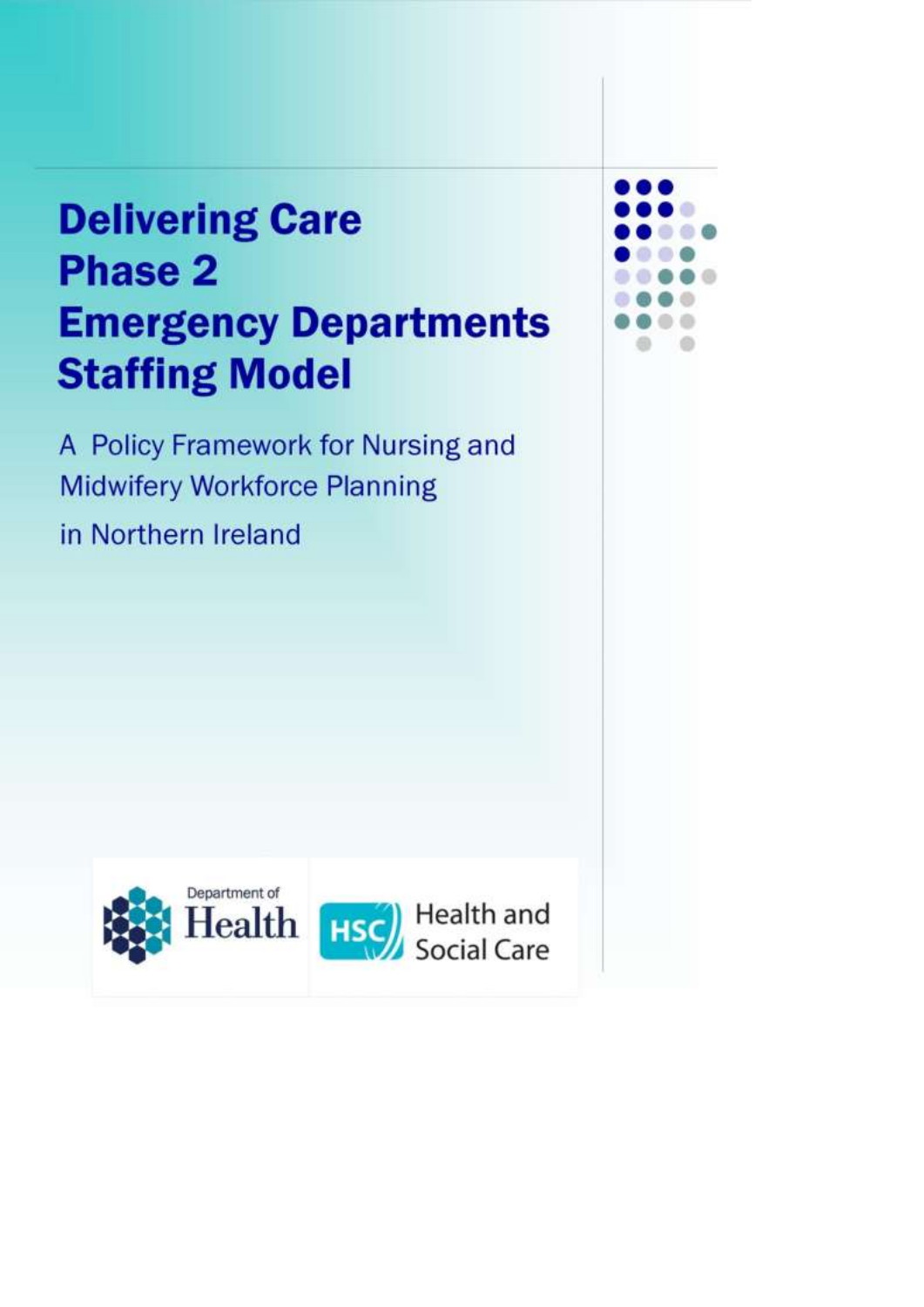# *Introduction*

Delivering Care aims to support the provision of high quality care, which is safe and effective in hospital and community settings, through the development of a framework to determine staffing ranges for the nursing and midwifery workforce in a range of major specialities.

Phase 2 of this work focuses on the Nurse staffing in core, Type 1 Emergency Departments (EDs).

This summary paper is intended to complement the Phase 2 framework policy document which provides a more detailed overview of the development of the staffing model for Emergency Departments in Northern Ireland (NI). This paper also seeks to provide an update on the progress to date for members of the Steering Group and Working Group to identify the current workforce baselines for ED Nursing and to identify workforce priorities for the next planning period.

It is also important that planning processes include the triangulation of findings from any recognised workforce planning tools alongside Key Performance Indicators (KPI's) for safe, effective, person-centred care. This work has been developed in the context of the principles of Quadruple Aim, which combines a focus on population health and wellbeing, safety, quality and experience, cost and value with experience of care givers.

# *Context*

The subject of nurse staffing in EDs continues to be a matter for debate. Ensuring appropriate staffing has been referenced in inquiries and reviews, shown in research evidence and is viewed by patients and their carers as a key element in influencing the quality of care.

The second phase of the Delivering Care project builds on the methodologies and learning of the first Phase completed January 2014.

DOH policy sets out a strategic direction for services in NI, including principles for urgent and emergency care models for the future. The staffing model presented in this paper provides a flexible, considered approach to determining nursing staffing establishments for services within a changing model of provision.

The system of urgent care aims to ensure each community has local access to urgent health and social care services. Emergency care, specialist care and planned care services will be provided in hospitals for people whose health and care needs cannot be met in their own homes or their own communities. Triage services and patient transport will be critical to ensuring that individuals access the care appropriate to their needs on a timely basis.

The scope of Phase 2 was to: Develop a staffing ranges approach related to Type 1 Emergency Department care settings in Northern Ireland.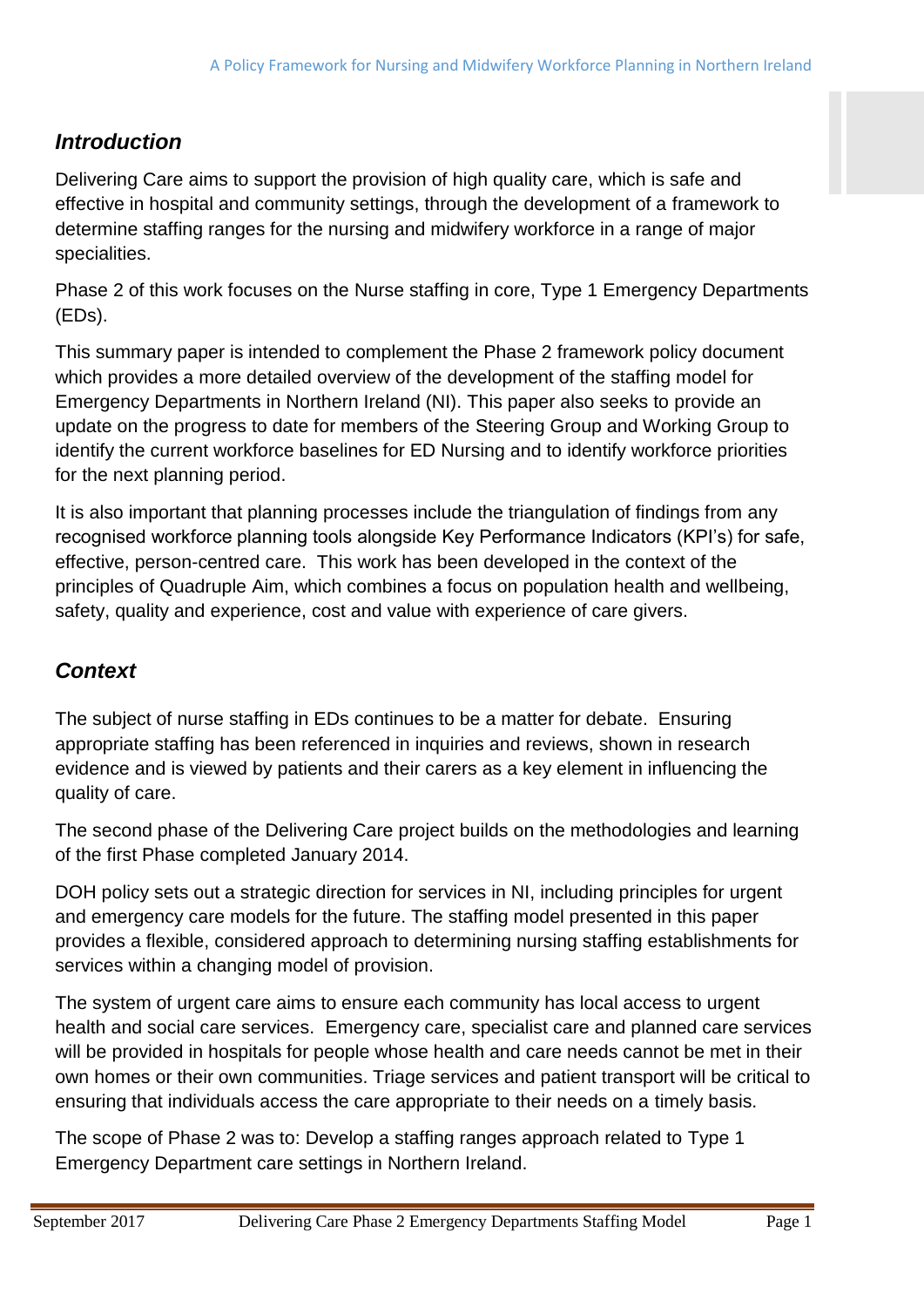It is recognised that it will take time and resources to implement some of the recommendations and associated actions.

Work within organisations in relation to the provision of community and ambulatory assessment services, specialist assessment and admission units and speciality assessment teams continue to assist the flow and efficiency of service through EDs in the region.

The total number of A&E attendances in NI has changed significantly over the last 5 years. Trends between departments vary year on year across NI, but the general trend has been one of increase in attendances and therefore requirement for additional nursing expertise.

The process for determining the appropriate staffing establishment of each Type 1 ED in NI has been agreed by the project groups of the Delivering Care Project. It includes a review of relevant data for each ED, which demonstrates activity levels and number of people attending the ED, staffing models for the clinical areas of the department and consideration of the leadership and experience profile required.

## *Evidence*

There has been significant research undertaken into Nurse staffing levels and skill mix, which shows a clear association between lower numbers of registered Nurses and significant reduction in the quality of patient outcomes. However, the specific evidence relating to Type 1 core EDs is more limited.

Where evidence has been collected, it indicates an association between lower Nurse staffing levels in EDs and a negative impact on patient outcome measures including longer waits for treatment and an increase in the number leaving the department without being seen.

# *Drivers*

In the development of this staffing model, a range of strategic and operational drivers have been considered including:

- Demographic data and total attendance patterns in geographical areas across NI.
- Geographical location of the department.
- Recommendations of RQIA and other reviews.
- Demand on emergency care departments and changing profile of urgent and emergency care services.
- Feedback from patients and their families through, for example, 10,000 voices.
- Outcome of the Unscheduled Care task groups to improve patient outcomes, patient flows.
- Specific requirements for children's and mental health services in an ED based on the type of nursing need which is being presented to the ED by the population that the Health and Social Care Trust (Trust) serves.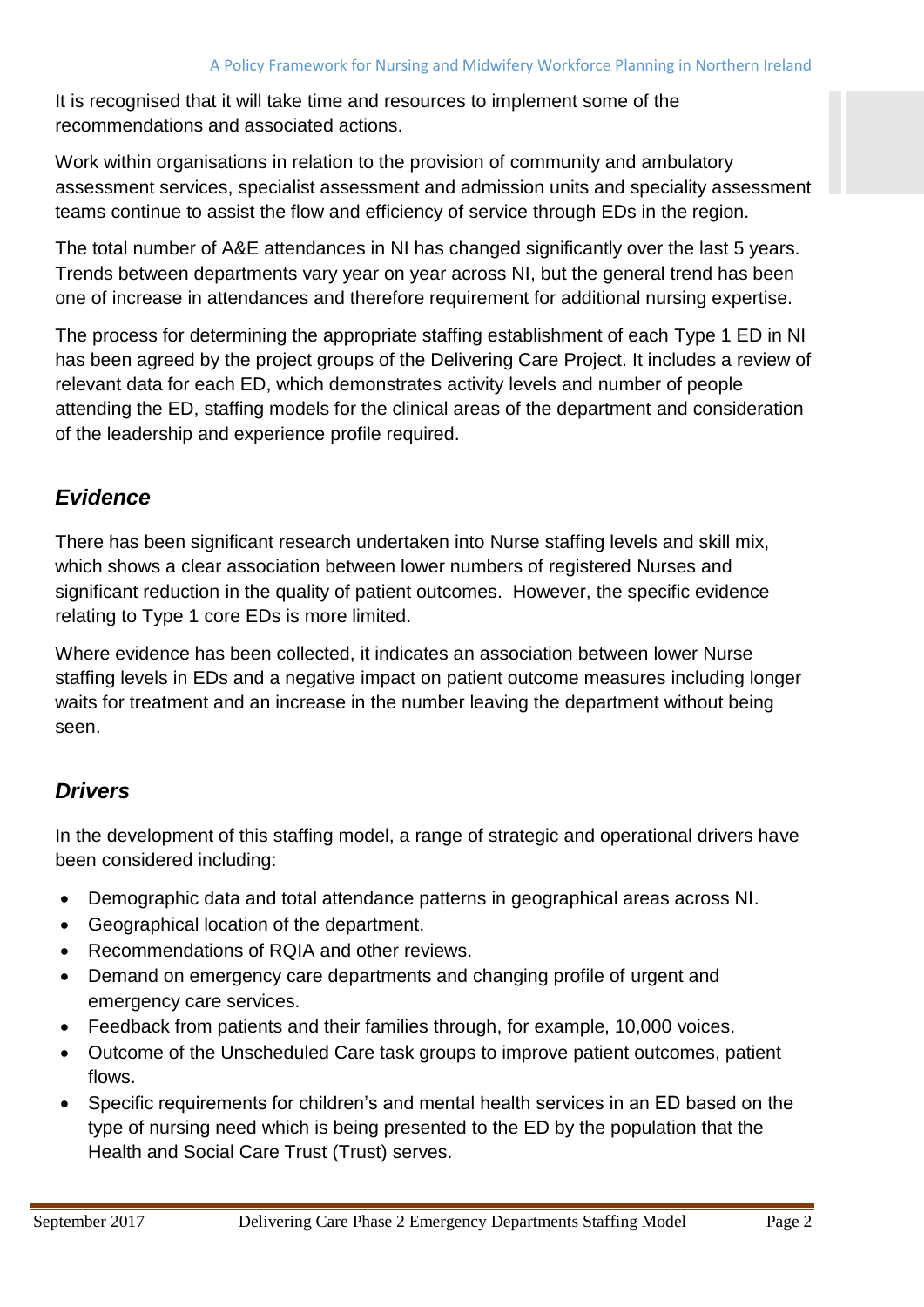# *Benchmarking*

Accessing benchmarking data to compare staffing arrangements within NI and across the UK is difficult as services vary considerably and data is not publically available.

Nonetheless, to support this work, information has been shared from two Trusts in the UK, and from a benchmarking analysis completed by Keith Hurst, a UK-based Independent Researcher, on attendances, throughput and workforce across 33 core Type 1 core EDs in England.

Assessment of the information and figures received showed a significant difference in Senior Clinical Nurse Presence (Band 6 and above) compared to all Level 1 core EDs in NI.

# *Emergency Department (Type 1) Nurse Staffing Range*

On the basis of the Benchmarking exercise and detailed local assessment of recently commissioned core staffing requirements in two 2 NI Type1 core EDs, it has been concluded that staffing levels for Type 1 core EDs should be in the broad range **1:700 - 1:850** nurse to attendance ratio. **Table 1** shows the staffing ranges from the UK Benchmarking sites and the local NI sites.

#### **Table 1**

| <b>Site</b>      | Attendance | <b>WTE staff</b> | Ratio         |
|------------------|------------|------------------|---------------|
|                  | (15/16)    |                  |               |
| UK specific site | 80,000     | 113              | 1:708         |
| UK specific site | 100,000    | 117              | 1:856         |
| UK (33 SITES)    | Variable   | Variable         | 1:705 - 1:933 |
| NI <sub>1</sub>  | 89,000     | 119              | 1:747         |
| NI <sub>2</sub>  | 78430      | 97.6             | 1:803         |

However, it should be noted that this range is only a starter for discussion. **It is not the final** prescribed staffing numbers for every department as this must be developed in discussion with staff, managers and commissioners. This will also be dependent on a range of local factors which impact on the Emergency Department and should shape the planning processes. These factors, below, (in addition to attendances) will need to be considered in determining the target staffing numbers for individual departments:

- Site Locations within Trust to consider rural/urban.
- Geographical Distance from Regional Centre, which requires the availability of Nurses for transfers.
- Smaller Departments despite having lower attendances, Out-of-Hours' still require staffing in preparation to respond.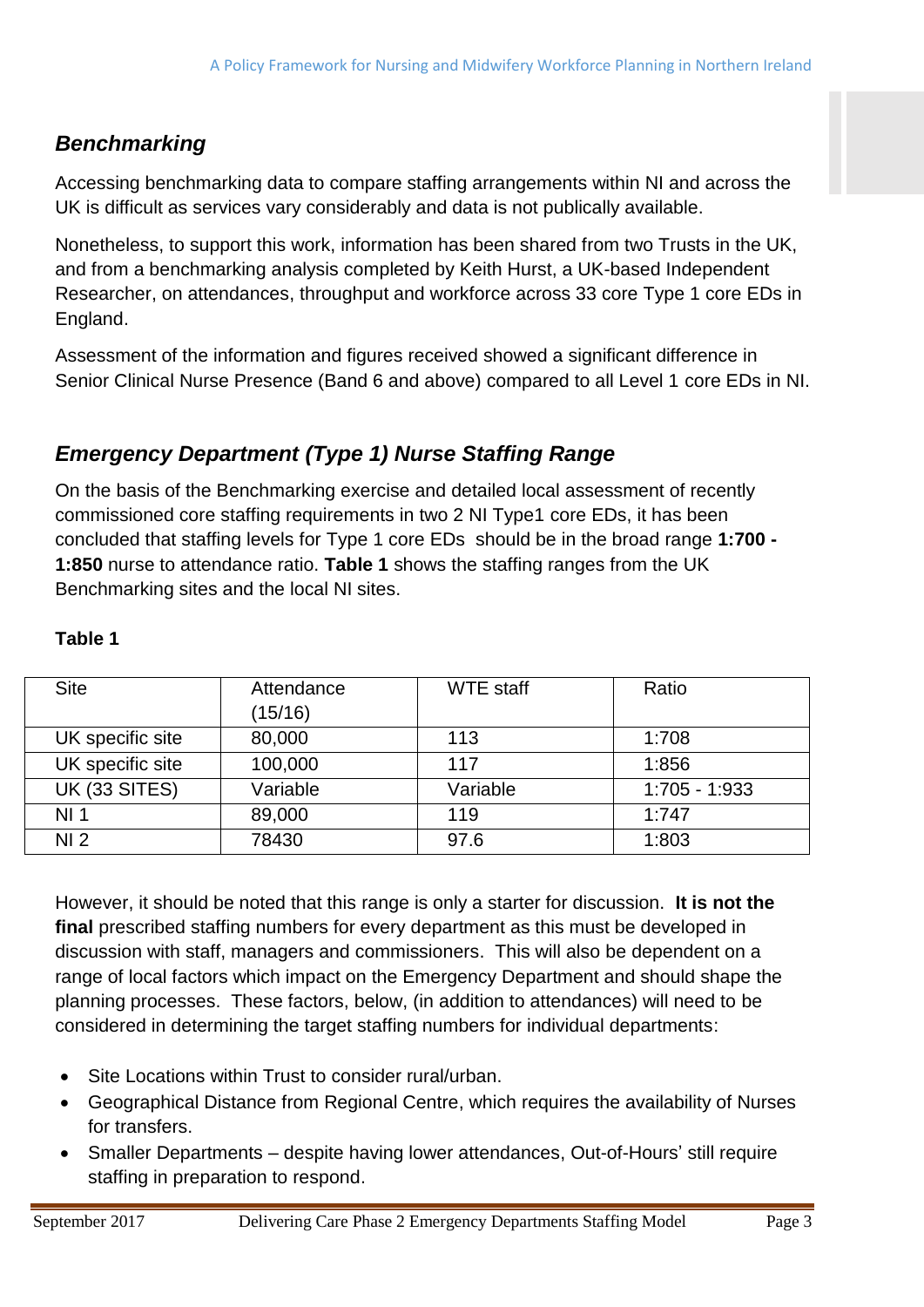- Large Footprint
- Building Design/layout.
- RQIA Acute Hospital Inspections and other local and National inquiries, in relation to recommendations, specifically regarding Nursing Workforce and Quality Indicators.
- NIAS Triage, Dedicated NIAS triage area and the availability of nursing staff has a direct influence on NIAS turnaround times and overall impact on Patient experience.
- Children's Services to consider availability/location of liaison services, ambulatory and inpatient children beds.

Discussions held around dependency measuring within EDs concluded that, whilst it is an important issue, acuity across sites would be comparable and therefore does not need to be considered as a separate influencing factor.

#### *ED Target Staffing*

Delivering Care seeks to address the association demonstrated between lower nurse staffing levels in EDs and a negative impact on patient outcome measures such as increased patient waiting times, increased number of patients leaving the department without being seen, time to triage, compliance with NEWS guidance, and administration/ assessment of effectiveness of pain relief.

The adoption of a model approach was agreed through which a number of tools and methodologies could contribute to the final determination of a target funded establishment for each Type 1 core ED in NI.

The approach is built on several components that are outlined in the main Phase 2 framework document which includes the range of Nurse to attendance ratio, key staffing requirements including appropriate skill mix and a number of influencing factors. Staffing levels can only be established when all three elements of this model are considered.

#### *Senior Staffing Requirements*

The benchmarking exercise indicated that the levels of seniority of Nursing staff in NI were lower than elsewhere in the UK.

**Tables 2 and 3** below show a recommended, but not prescriptive, senior staffing requirement which will ensure that all key areas of the ED have an experienced nurse to provide expert clinical knowledge at all times to ensure that patient pathways function seamlessly throughout the department to improve patient safety and enhance their experience in the Department.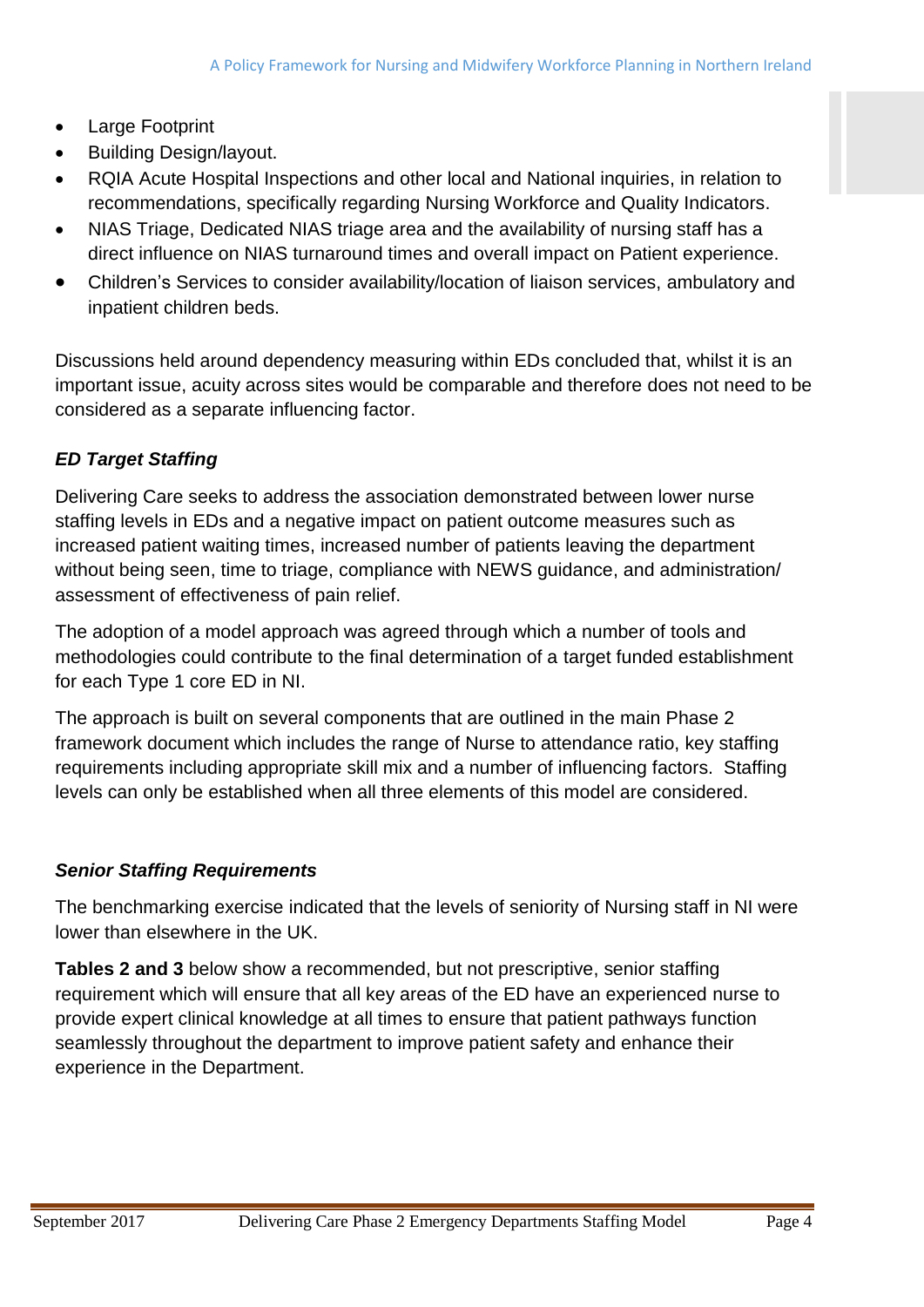The skill mix takes account of an allocation of 100% of a ward sister/charge nurse's time to fulfil their ward leadership responsibilities; supervise clinical care; oversee and maintain nursing care standards; teach clinical practice and procedures; be a role model for good professional practice and behaviours; oversee the clinical environment and assume high visibility as a nurse leader for the Department (Delivering Care Phase 1, 2014), (RCN, 2009), (Frances, R, 2013).

### **Table 2**

| <b>SMALLER EDS</b> |                                         | <b>WTE</b> |       |
|--------------------|-----------------------------------------|------------|-------|
|                    | 1 Band 7 Supervisory Ward Sister/Charge |            | 1.00  |
| <b>Nurse</b>       |                                         |            |       |
|                    | 1 Band 7 12 hrs Day peak activity       |            | 2.80  |
|                    | 2 Band 6 Daytime / 12 hrs               |            | 5.60  |
|                    | 2 Band 6 Night time / 12hrs             |            | 5.60  |
|                    |                                         |            |       |
| <b>TOTAL</b>       |                                         |            | 15.00 |

#### **Table 3**

| <b>LARGER EDS</b> |                                              | <b>WTF</b> |      |
|-------------------|----------------------------------------------|------------|------|
|                   | 1 Band 7 Supervisory Ward Sister/Charge      |            | 1.00 |
| <b>Nurse</b>      |                                              |            |      |
| 1 Band 7 24/7     |                                              |            | 5.60 |
|                   | 3 Band 6 x 12 hr daytime 2 Band 6 Night Duty |            | 14 C |
| <b>TOTAL</b>      |                                              |            |      |

#### *Non-registered staff*

It is recommended that given the complexity of patient need and the skills and competence required to meet this need, the non-registered workforce should generally be working to a Band 3 Health Care Assistant role. It is accepted, however, that Trusts will continue to utilise their current Band 2 practitioners. Whilst this might cause initial inconsistencies, it is envisaged that this will improve when NIPEC completes their current work on the role of the HCA. The publication of the NIPEC project in 2016/17 will also inform any proposed review of recommendations on the Registered /non-registered skill mix ratio which is currently at **80/20.** The following **Tables 4 and 5** are the recommendations for the unregistered staff resource within larger and smaller EDs across NI.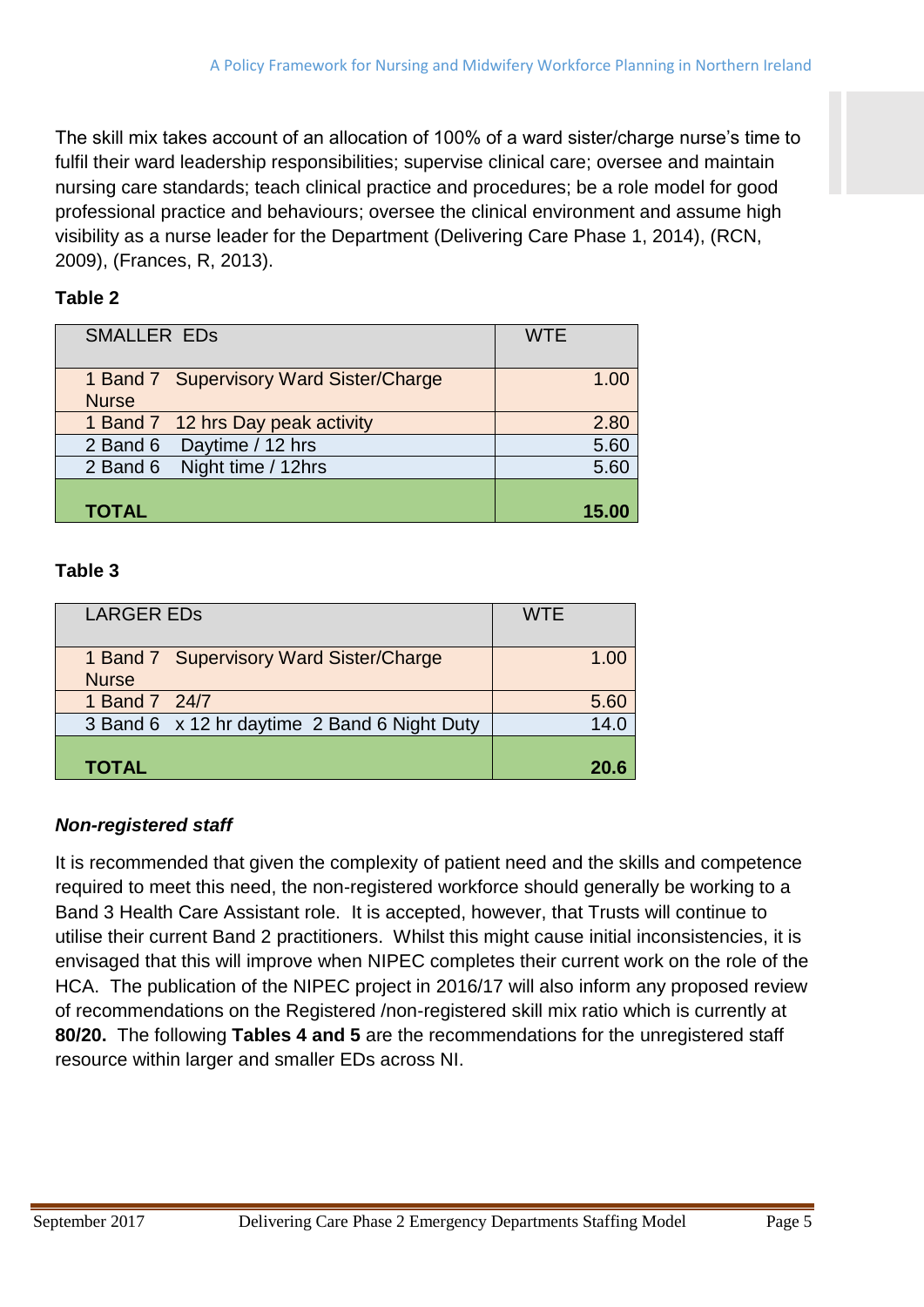#### **Table 4**

| <b>Larger EDs</b>                                                | <b>WTE</b>    |
|------------------------------------------------------------------|---------------|
| <b>Non-registered Staff:</b>                                     |               |
| 4 WTE<br>12hrs daytime<br>3 WTE<br>night duty<br>(7 WTE x 24/7 ) | 11.11<br>8.33 |
| Total (WTE)                                                      | 19.44         |

## **Table 5**

| <b>SMALLER EDS</b>                              | <b>WTE</b>   |
|-------------------------------------------------|--------------|
| <b>Non-registered Staff:</b>                    |              |
| 2 WTE<br>Daytime / 12hrs<br>Night duty<br>2 WTE | 5.60<br>5.60 |
| <b>Total (WTE)</b>                              |              |

The Band 5 staffing requirement will be calculated by deducting the proposed Band 7 / 6 and 3 resource from the overall WTE required for the Department.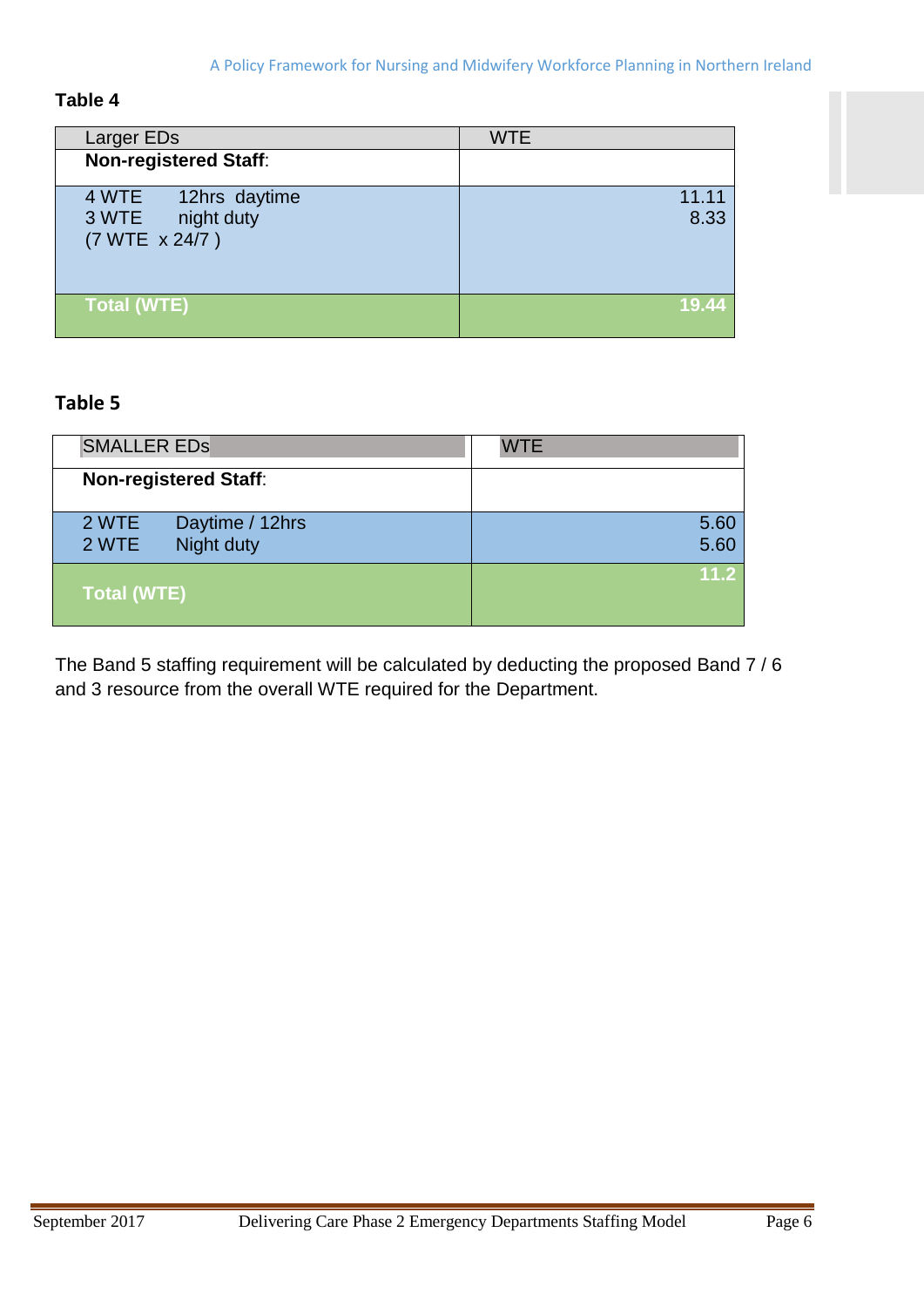# *Influencing Factors*

Workforce planning for nursing staff is both complex and diverse. The application of processes or approaches to determine the number of competent individuals required to provide the appropriate level of care for a particular client group can be a challenge. As part of the Delivering Care Framework, a number of factors that impact on the opportunity to deploy staff to provide safe and effective person centred care have been identified and will be considered to agree the final staffing model for each Type 1 core ED in each Trust.

#### *Workforce*

- Optimal rostering of staff shift patterns to deliver safe and effective care will require deployment of appropriate skill mix availability within the nursing workforce to match the variations in the workload.
- The 100% allocation of the Department sister/charge nurses time for overall responsibility of the Department.
- Management of recruitment and the management of planned and unplanned absence allowance to ensure effective deployment of staffing resources.

#### *Environment and Support*

- The geographical layout, location, including proximity to the regional trauma centre and size of the department and clinical environment, impacts on the provision of safe and effective person-centred care.
- In addition, the technology and support of admin and portering staff impacts on the supportive staff infrastructure and ability to streamline care appropriately.

## *Activity*

- The planned /unplanned attendances and patient dependency influence workload requirements and are an important workload indicator which must be reviewed at regular intervals.
- Seasonal variations, service developments, quality and safety reviews, can result in shifting workloads.
- Trends in lengths of stay in the department will impact on staffing levels and therefore assisting the flow through the Department to reduce the time spent in the Department is a vital influencing factor.